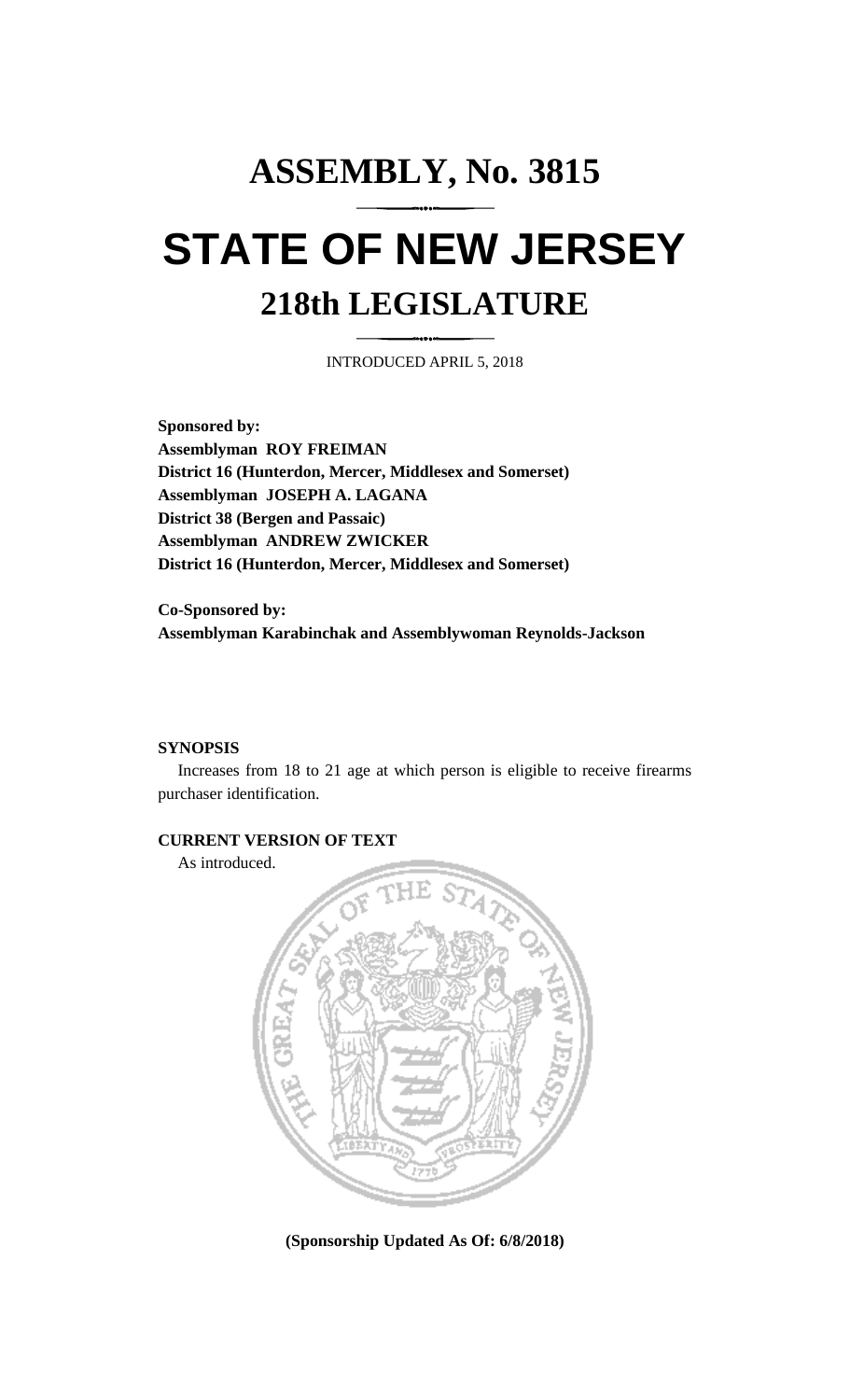**AN ACT** concerning the purchase and possession of firearms, amending N.J.S.2C:58-3 and P.L.1979, c.179, and supplementing Title 2C of the New Jersey Statutes.

 **BE IT ENACTED** *by the Senate and General Assembly of the State of New Jersey:*

8 1. N.J.S.2C:58-3 is amended to read as follows:

 2C:58-3. a. Permit to purchase a handgun. No person shall sell, give, transfer, assign or otherwise dispose of, nor receive, purchase, or otherwise acquire a handgun unless the purchaser, assignee, donee, receiver or holder is licensed as a dealer under this chapter or has first secured a permit to purchase a handgun as provided by this section.

 b. Firearms purchaser identification card. No person shall sell, give, transfer, assign or otherwise dispose of nor receive, purchase or otherwise acquire an antique cannon or a rifle or shotgun, other than an antique rifle or shotgun, unless the purchaser, assignee, donee, receiver or holder is licensed as a dealer under this chapter or possesses a valid firearms purchaser identification card, and first exhibits the card to the seller, donor, transferor or assignor, and unless the purchaser, assignee, donee, receiver or holder signs a written certification, on a form prescribed by the superintendent, which shall indicate that he presently complies with the requirements of subsection c. of this section and shall contain his name, address and firearms purchaser identification card number or dealer's registration number. The certification shall be retained by the seller, as provided in paragraph (4) of subsection a. of N.J.S.2C:58-2, or, in the case of a person who is not a dealer, it may be filed with the chief of police of the municipality in which he resides or with the superintendent.

 c. Who may obtain. No person of good character and good repute in the community in which he lives, and who is not subject to any of the disabilities set forth in this section or other sections of this chapter, shall be denied a permit to purchase a handgun or a firearms purchaser identification card, except as hereinafter set forth. No handgun purchase permit or firearms purchaser identification card shall be issued:

 (1) To any person who has been convicted of any crime, or a disorderly persons offense involving an act of domestic violence as defined in section 3 of P.L.1991, c.261 (C.2C:25-19), whether or not armed with or possessing a weapon at the time of the offense;

 (2) To any drug dependent person as defined in section 2 of P.L.1970, c.226 (C.24:21-2), to any person who is confined for a

**Matter underlined thus is new matter.**

**EXPLANATION – Matter enclosed in bold-faced brackets [thus] in the above bill is not enacted and is intended to be omitted in the law.**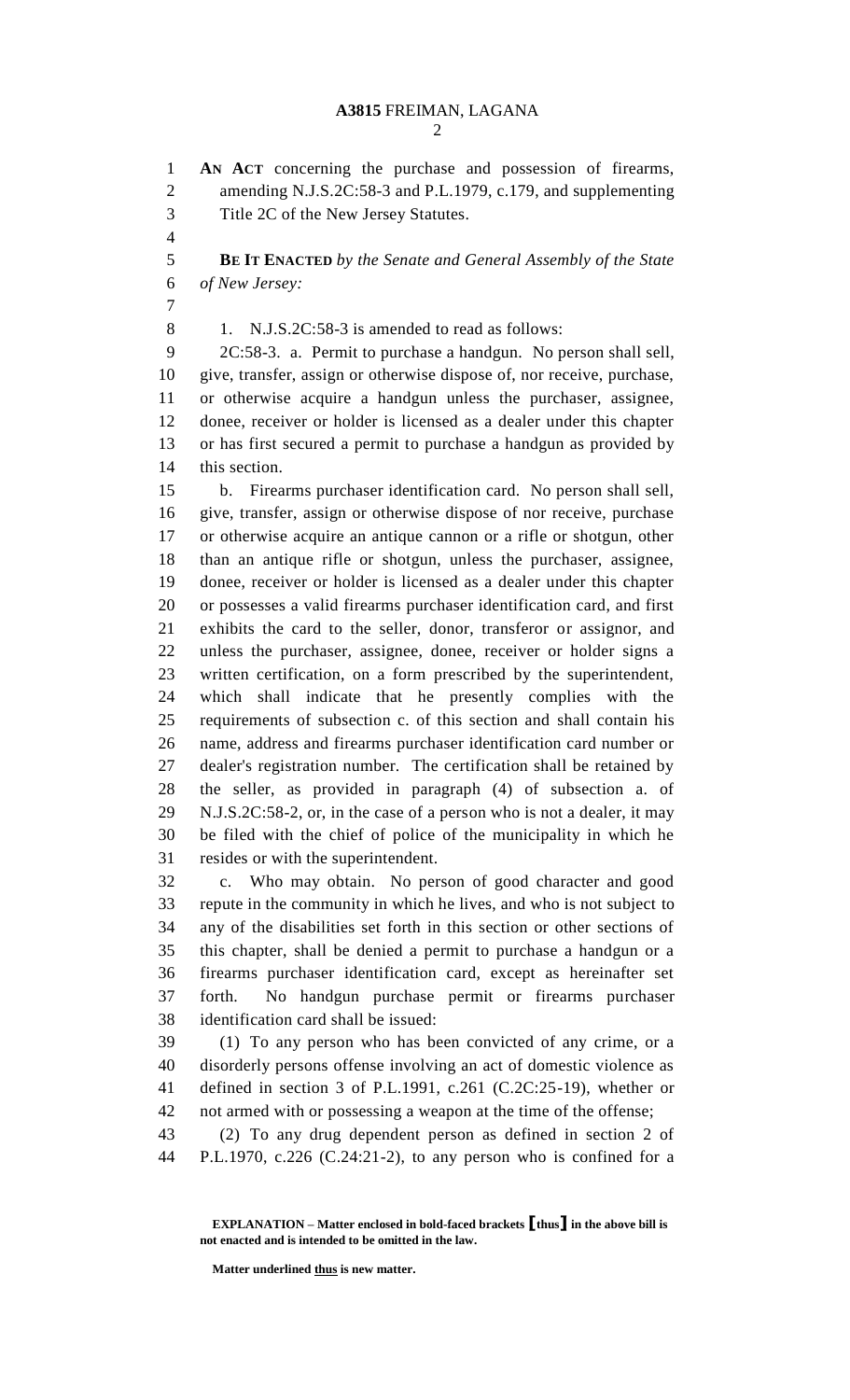mental disorder to a hospital, mental institution or sanitarium, or to any person who is presently an habitual drunkard; (3) To any person who suffers from a physical defect or disease which would make it unsafe for him to handle firearms, to any person who has ever been confined for a mental disorder, or to any alcoholic unless any of the foregoing persons produces a certificate of a medical doctor or psychiatrist licensed in New Jersey, or other satisfactory proof, that he is no longer suffering from that particular disability in a manner that would interfere with or handicap him in the handling of firearms; to any person who knowingly falsifies any information on the application form for a handgun purchase permit or firearms purchaser identification card; (4) **[**To**]** Except as provided by section 3 of P.L. , c. (C. ) (pending before the Legislature as this bill), to any person under **[**the age of 18 years for a firearms purchaser identification card and to any person under**]** the age of 21 years **[**for a permit to purchase a handgun**]**; (5) To any person where the issuance would not be in the interest of the public health, safety or welfare; (6) To any person who is subject to a restraining order issued pursuant to the "Prevention of Domestic Violence Act of 1991," P.L.1991, c.261 (C.2C:25-17 et seq.) prohibiting the person from possessing any firearm; (7) To any person who as a juvenile was adjudicated delinquent for an offense which, if committed by an adult, would constitute a crime and the offense involved the unlawful use or possession of a weapon, explosive or destructive device or is enumerated in subsection d. of section 2 of P.L.1997, c.117 (C.2C:43-7.2); (8) To any person whose firearm is seized pursuant to the "Prevention of Domestic Violence Act of 1991," P.L.1991, c.261 (C.2C:25-17 et seq.) and whose firearm has not been returned; or (9) To any person named on the consolidated Terrorist Watchlist maintained by the Terrorist Screening Center administered by the Federal Bureau of Investigation. d. Issuance. The chief of police of an organized full-time police department of the municipality where the applicant resides or the superintendent, in all other cases, shall upon application, issue to any person qualified under the provisions of subsection c. of this section a permit to purchase a handgun or a firearms purchaser identification card. Any person aggrieved by the denial of a permit or identification card may request a hearing in the Superior Court of the county in which he resides if he is a resident of New Jersey or in the Superior Court of the county in which his application was filed if he is a nonresident. The request for a hearing shall be made in writing within 30 days of the denial of the application for a permit or identification card. The applicant shall serve a copy of his request for a hearing upon the chief of police of the municipality in which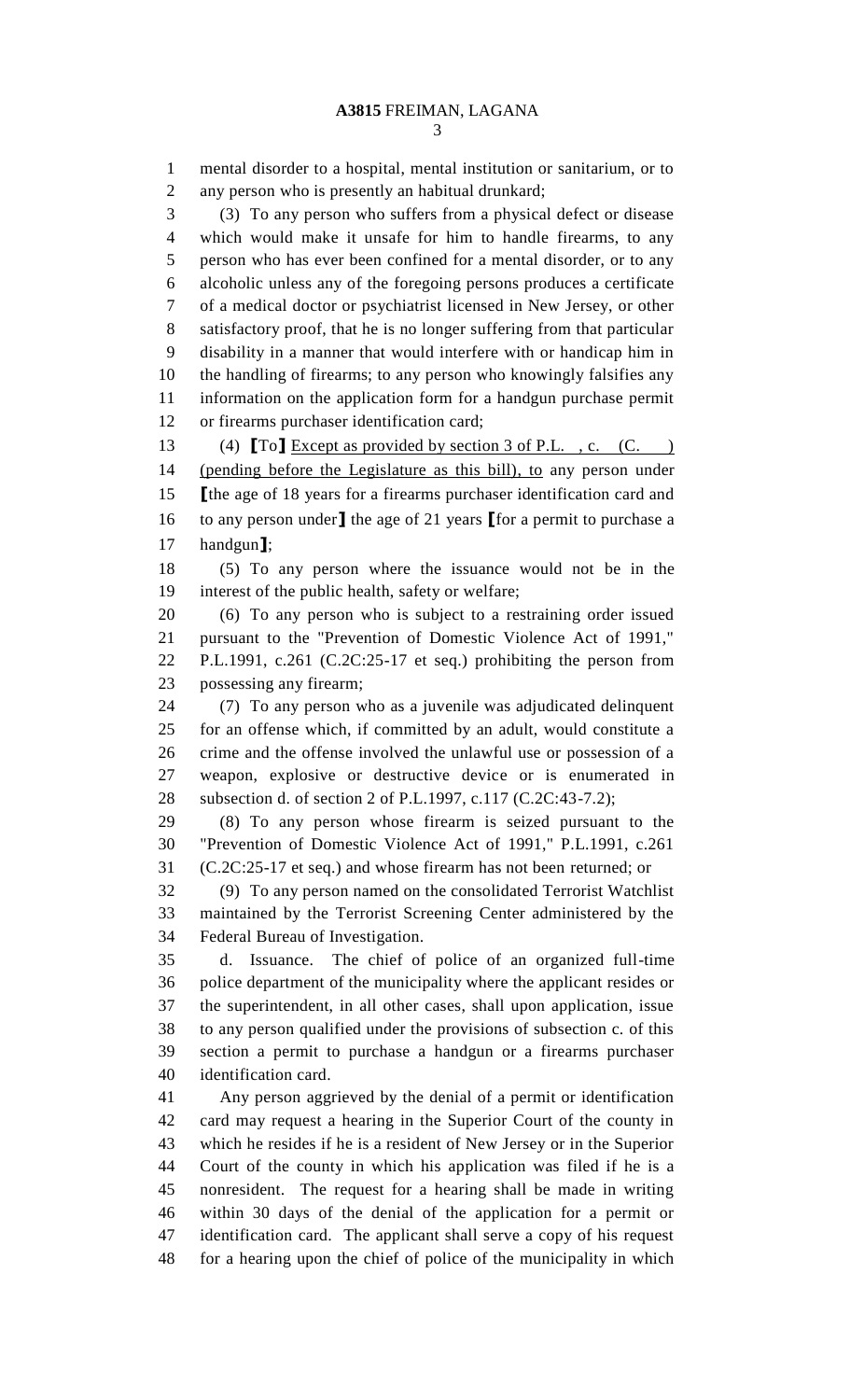he resides, if he is a resident of New Jersey, and upon the superintendent in all cases. The hearing shall be held and a record made thereof within 30 days of the receipt of the application for a hearing by the judge of the Superior Court. No formal pleading and no filing fee shall be required as a preliminary to a hearing. Appeals from the results of a hearing shall be in accordance with law.

 e. Applications. Applications for permits to purchase a handgun and for firearms purchaser identification cards shall be in the form prescribed by the superintendent and shall set forth the name, residence, place of business, age, date of birth, occupation, sex and physical description, including distinguishing physical characteristics, if any, of the applicant, and shall state whether the applicant is a citizen, whether he is an alcoholic, habitual drunkard, drug dependent person as defined in section 2 of P.L.1970, c.226 (C.24:21-2), whether he has ever been confined or committed to a mental institution or hospital for treatment or observation of a mental or psychiatric condition on a temporary, interim or permanent basis, giving the name and location of the institution or hospital and the dates of confinement or commitment, whether he has been attended, treated or observed by any doctor or psychiatrist or at any hospital or mental institution on an inpatient or outpatient basis for any mental or psychiatric condition, giving the name and location of the doctor, psychiatrist, hospital or institution and the dates of the occurrence, whether he presently or ever has been a member of any organization which advocates or approves the commission of acts of force and violence to overthrow the Government of the United States or of this State, or which seeks to deny others their rights under the Constitution of either the United States or the State of New Jersey, whether he has ever been convicted of a crime or disorderly persons offense, whether the person is subject to a restraining order issued pursuant to the "Prevention of Domestic Violence Act of 1991," P.L.1991, c.261 (C.2C:25-17 et seq.) prohibiting the person from possessing any firearm, and other information as the superintendent shall deem necessary for the proper enforcement of this chapter. For the purpose of complying with this subsection, the applicant shall waive any statutory or other right of confidentiality relating to institutional confinement. The application shall be signed by the applicant and shall contain as references the names and addresses of two reputable citizens personally acquainted with him.

 Application blanks shall be obtainable from the superintendent, from any other officer authorized to grant a permit or identification card, and from licensed retail dealers.

 The chief police officer or the superintendent shall obtain the fingerprints of the applicant and shall have them compared with any and all records of fingerprints in the municipality and county in which the applicant resides and also the records of the State Bureau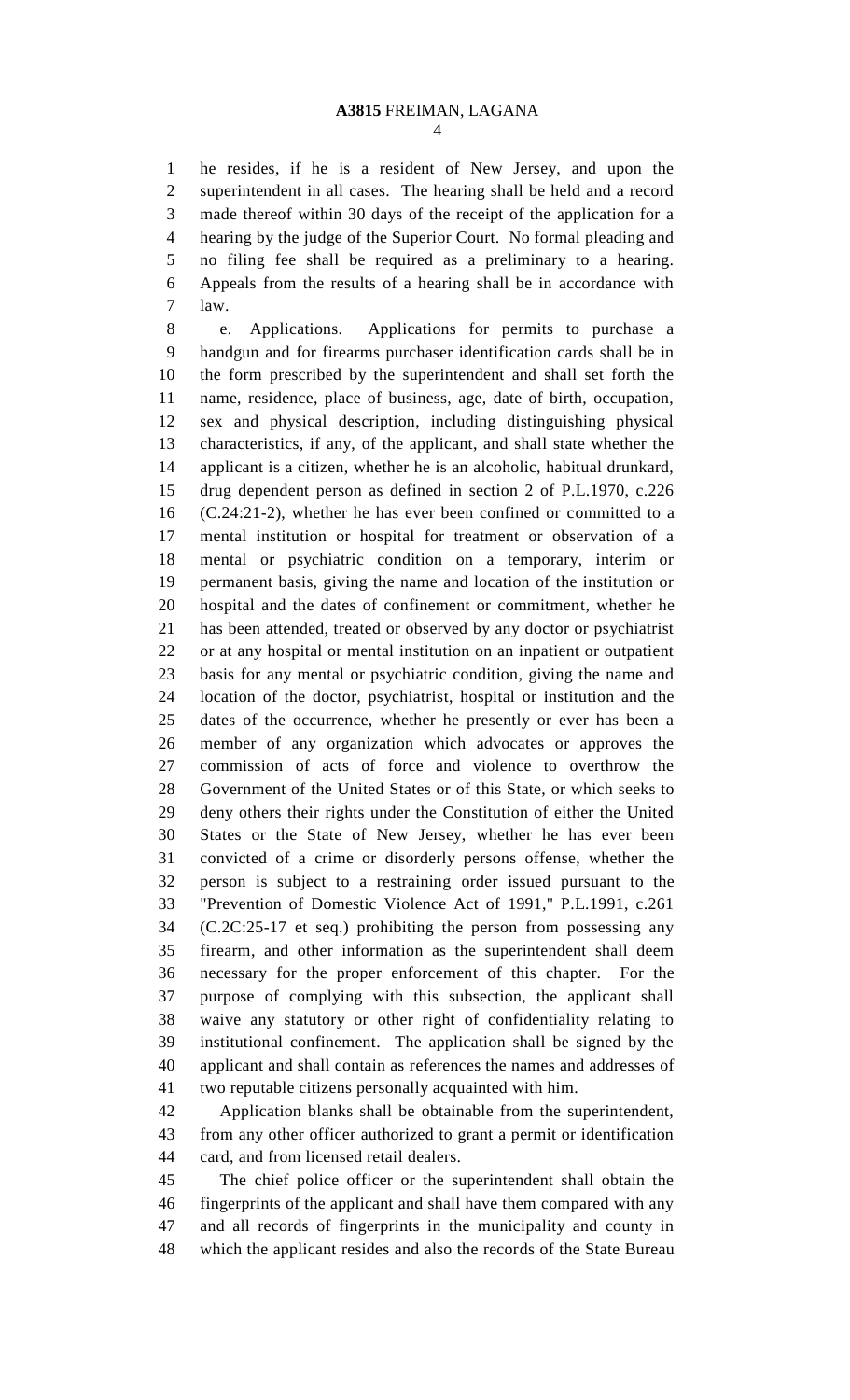of Identification and the Federal Bureau of Investigation, provided that an applicant for a handgun purchase permit who possesses a valid firearms purchaser identification card, or who has previously obtained a handgun purchase permit from the same licensing authority for which he was previously fingerprinted, and who provides other reasonably satisfactory proof of his identity, need not be fingerprinted again; however, the chief police officer or the superintendent shall proceed to investigate the application to determine whether or not the applicant has become subject to any of the disabilities set forth in this chapter.

 f. Granting of permit or identification card; fee; term; renewal; revocation. The application for the permit to purchase a handgun together with a fee of \$2, or the application for the firearms purchaser identification card together with a fee of \$5, shall be delivered or forwarded to the licensing authority who shall investigate the same and, unless good cause for the denial thereof appears, shall grant the permit or the identification card, or both, if application has been made therefor, within 30 days from the date of receipt of the application for residents of this State and within 45 days for nonresident applicants. A permit to purchase a handgun shall be valid for a period of 90 days from the date of issuance and may be renewed by the issuing authority for good cause for an additional 90 days. A firearms purchaser identification card shall be valid until such time as the holder becomes subject to any of the disabilities set forth in subsection c. of this section, whereupon the card shall be void and shall be returned within five days by the holder to the superintendent, who shall then advise the licensing authority. Failure of the holder to return the firearms purchaser identification card to the superintendent within the five days shall be an offense under subsection a. of N.J.S.2C:39-10. Any firearms purchaser identification card may be revoked by the Superior Court of the county wherein the card was issued, after hearing upon notice, upon a finding that the holder thereof no longer qualifies for the issuance of the permit. The county prosecutor of any county, the chief police officer of any municipality or any citizen may apply to the court at any time for the revocation of the card.

 There shall be no conditions or requirements added to the form or content of the application, or required by the licensing authority for the issuance of a permit or identification card, other than those that are specifically set forth in this chapter.

 g. Disposition of fees. All fees for permits shall be paid to the State Treasury if the permit is issued by the superintendent, to the municipality if issued by the chief of police, and to the county treasurer if issued by the judge of the Superior Court.

 h. Form of permit; quadruplicate; disposition of copies. The permit shall be in the form prescribed by the superintendent and shall be issued to the applicant in quadruplicate. Prior to the time he receives the handgun from the seller, the applicant shall deliver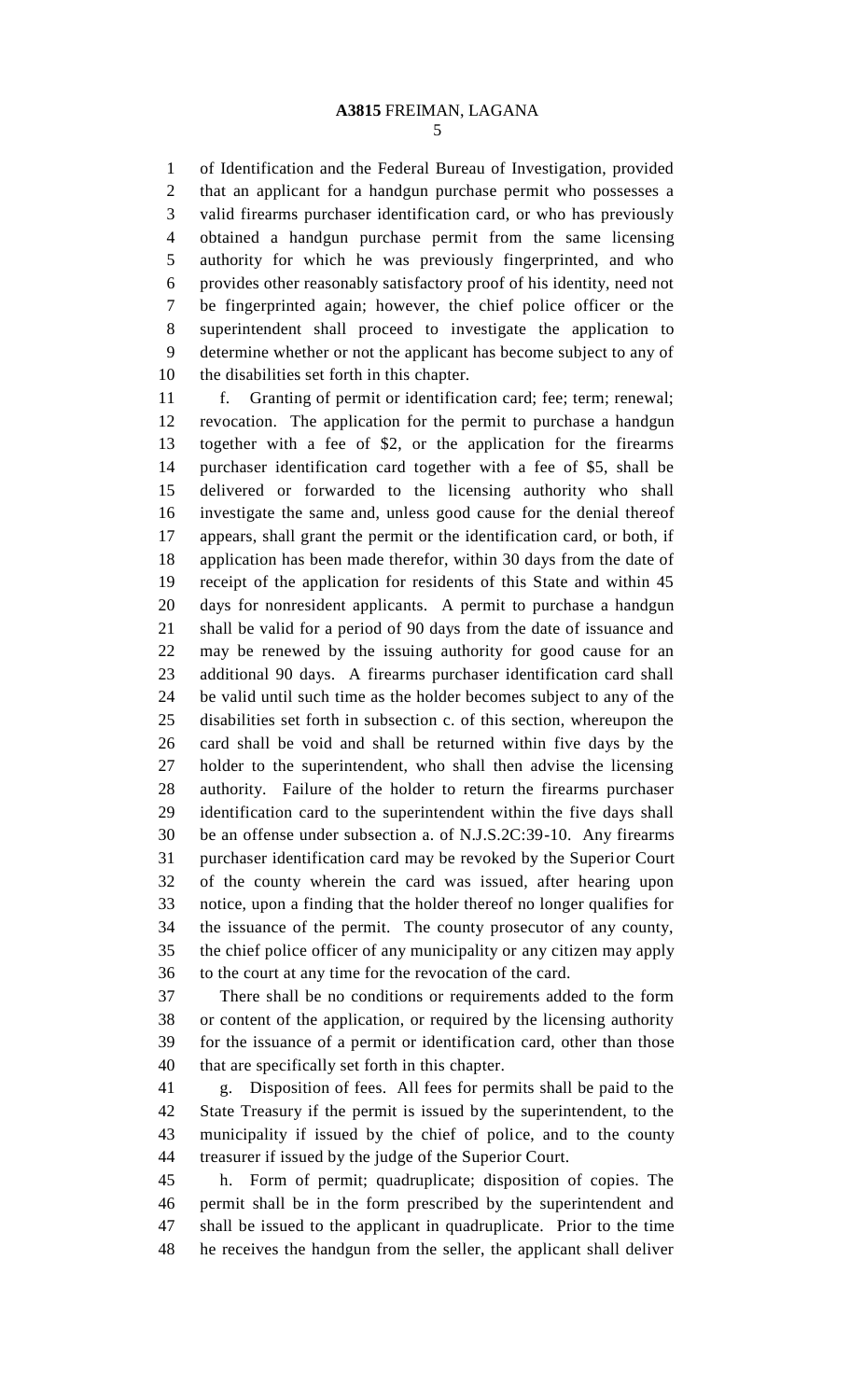to the seller the permit in quadruplicate and the seller shall complete all of the information required on the form. Within five days of the date of the sale, the seller shall forward the original copy to the superintendent and the second copy to the chief of police of the municipality in which the purchaser resides, except that in a municipality having no chief of police, the copy shall be forwarded to the superintendent. The third copy shall then be returned to the purchaser with the pistol or revolver and the fourth copy shall be kept by the seller as a permanent record.

 i. Restriction on number of firearms person may purchase. Only one handgun shall be purchased or delivered on each permit and no more than one handgun shall be purchased within any 30- day period, but this limitation shall not apply to:

 (1) a federal, State, or local law enforcement officer or agency purchasing handguns for use by officers in the actual performance of their law enforcement duties;

 (2) a collector of handguns as curios or relics as defined in Title 18, United States Code, section 921 (a) (13) who has in his possession a valid Collector of Curios and Relics License issued by the federal Bureau of Alcohol, Tobacco, Firearms and Explosives;

 (3) transfers of handguns among licensed retail dealers, registered wholesale dealers and registered manufacturers;

 (4) transfers of handguns from any person to a licensed retail dealer or a registered wholesale dealer or registered manufacturer;

 (5) any transaction where the person has purchased a handgun from a licensed retail dealer and has returned that handgun to the dealer in exchange for another handgun within 30 days of the original transaction, provided the retail dealer reports the exchange transaction to the superintendent; or

 (6) any transaction where the superintendent issues an exemption from the prohibition in this subsection pursuant to the provisions of section 4 of P.L.2009, c.186 (C.2C:58-3.4).

 The provisions of this subsection shall not be construed to afford or authorize any other exemption from the regulatory provisions governing firearms set forth in chapter 39 and chapter 58 of Title 2C of the New Jersey Statutes;

 A person shall not be restricted as to the number of rifles or shotguns he may purchase, provided he possesses a valid firearms purchaser identification card and provided further that he signs the certification required in subsection b. of this section for each transaction.

 j. Firearms passing to heirs or legatees. Notwithstanding any other provision of this section concerning the transfer, receipt or acquisition of a firearm, a permit to purchase or a firearms purchaser identification card shall not be required for the passing of a firearm upon the death of an owner thereof to his heir or legatee, whether the same be by testamentary bequest or by the laws of intestacy. The person who shall so receive, or acquire the firearm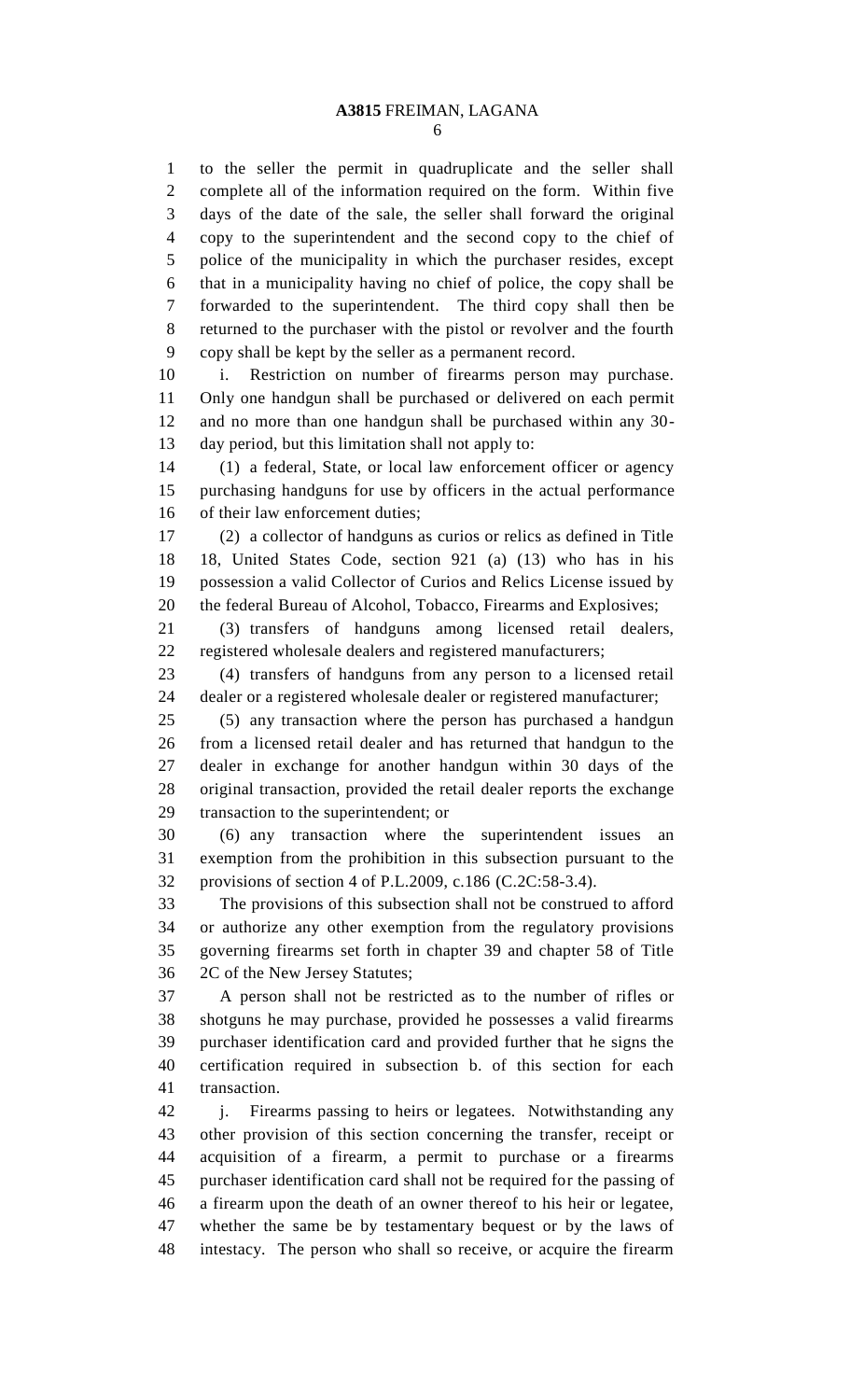shall, however, be subject to all other provisions of this chapter. If 2 the heir or legatee of the firearm does not qualify to possess or carry it, he may retain ownership of the firearm for the purpose of sale for a period not exceeding 180 days, or for a further limited period as may be approved by the chief law enforcement officer of the municipality in which the heir or legatee resides or the superintendent, provided that the firearm is in the custody of the chief law enforcement officer of the municipality or the superintendent during that period.

 k. Sawed-off shotguns. Nothing in this section shall be construed to authorize the purchase or possession of any sawed-off shotgun.

 l. Nothing in this section and in N.J.S.2C:58-2 shall apply to the sale or purchase of a visual distress signalling device approved by the United States Coast Guard, solely for possession on a private or commercial aircraft or any boat; provided, however, that no person under the age of 18 years shall purchase nor shall any person sell to a person under the age of 18 years a visual distress signalling device.

 m. The provisions of subsections a. and b. of this section and paragraphs (4) and (5) of subsection a. of N.J.S.2C:58-2 shall not apply to the purchase of firearms by a law enforcement agency for use by law enforcement officers in the actual performance of the officers' official duties, which purchase may be made directly from a manufacturer or from a licensed dealer located in this State or any other state.

(cf: P.L.2016, c.74, s.1)

 2. Section 14 of P.L.1979, c.179 (C.2C:58-6.1) is amended to read as follows:

 14. a. **[**No**]** A person under the age of **[**18**]** 21 years shall not purchase, barter or otherwise acquire a firearm **[**and no person under the age of 21 years shall purchase, barter or otherwise acquire a**]** or handgun, unless the person is authorized to possess the handgun in connection with the performance of official duties under the provisions of N.J.S.2C:39-6.

 b. **[**No person under the age of 18 years shall possess, carry, fire or use a firearm except as provided under paragraphs (1), (2), (3) and (4) of this subsection; and, unless**]** Unless authorized in connection with the performance of official duties under the provisions of N.J.S.2C:39-6, **[**no**]** a person under the age of 21 years shall not possess, carry, fire or use a firearm or handgun except under the following circumstances:

 (1) In the actual presence or under the direct supervision of **[**his father, mother**]** the person's parent or guardian, or some other person who holds a permit to carry a handgun or a firearms purchaser identification card, as the case may be; or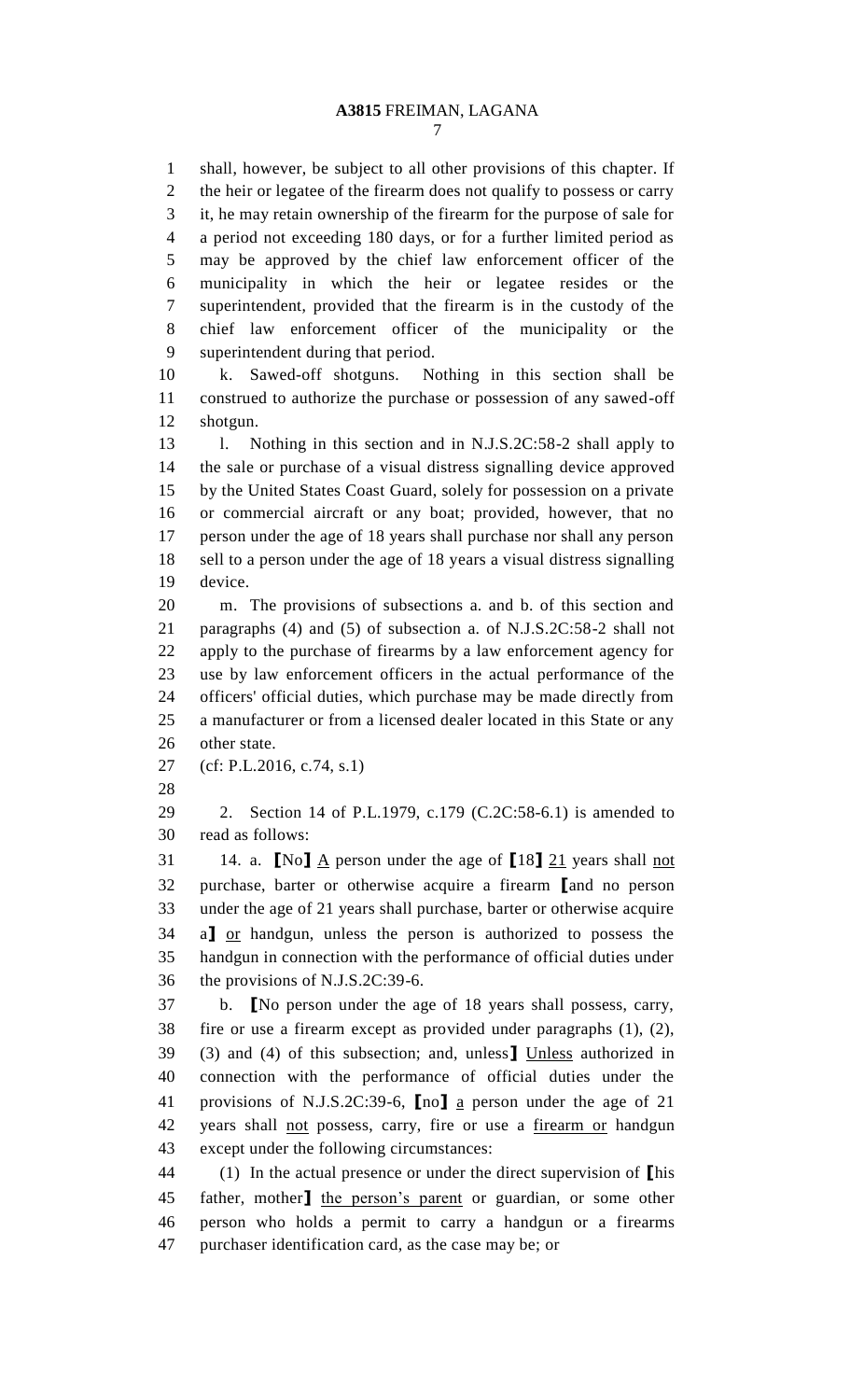(2) For the purpose of military drill under the auspices of a legally recognized military organization and under competent supervision; or

 (3) For the purpose of competition, target practice, instruction, and training in and upon a firing range approved by the governing body of the municipality in which the range is located or the National Rifle Association and which is under competent supervision at the time of such supervision or target practice or instruction and training at any location; or

 (4) For the purpose of hunting during the regularly designated hunting season, provided that he possesses a valid hunting license and has successfully completed a hunter's safety course taught by a qualified instructor or conservation officer and possesses a certificate indicating the successful completion of such a course.

 c. A person who violates this section shall be guilty of a crime of the fourth degree. For purposes of this section the fact that the act would not constitute a crime if committed by an adult shall not be deemed to prohibit or require waiver of family court jurisdiction pursuant to N.J.S.2C:4-11 or to preclude a finding of delinquency under the "New Jersey Code of Juvenile Justice," P.L.1982, c.77 (C.2A:4A-20 et seq.), P.L.1982, c.79 (C.2A:4A-60 et seq.), P.L.1982, c.80 (C.2A:4A-76 et seq.) and P.L.1982, c.81 (C.2A:4A-

- 70 et seq.).
- (cf: P.L.2013, c.108, s.2)
- 

 3. (New section) a. A person who is at least 18 years of age and who is authorized to carry a firearm in connection with the performance of official duties under the provisions of N.J.S.2C:39-6 or demonstrates evidence of military training may obtain a firearms purchaser identification card pursuant to N.J.S.2C:58-3.

 b. A person who is at least 18 years of age and obtained a firearms purchaser identification card or owned firearms prior to the effective date of this act may continue to purchase and possess 34 firearms following the effective date of P.L., c. (C.) (pending before the Legislature as this bill).

- 4. This act shall take effect immediately.
- 

- 
- 

## STATEMENT

 This bill increases from 18 to 21 the age at which a person is eligible to receive a firearms purchaser identification card used to purchase shotguns and rifles. Under current law, a person 18 years of age and older may obtain a firearms purchaser identification card and a handgun purchaser is required to be at least 21 years old.